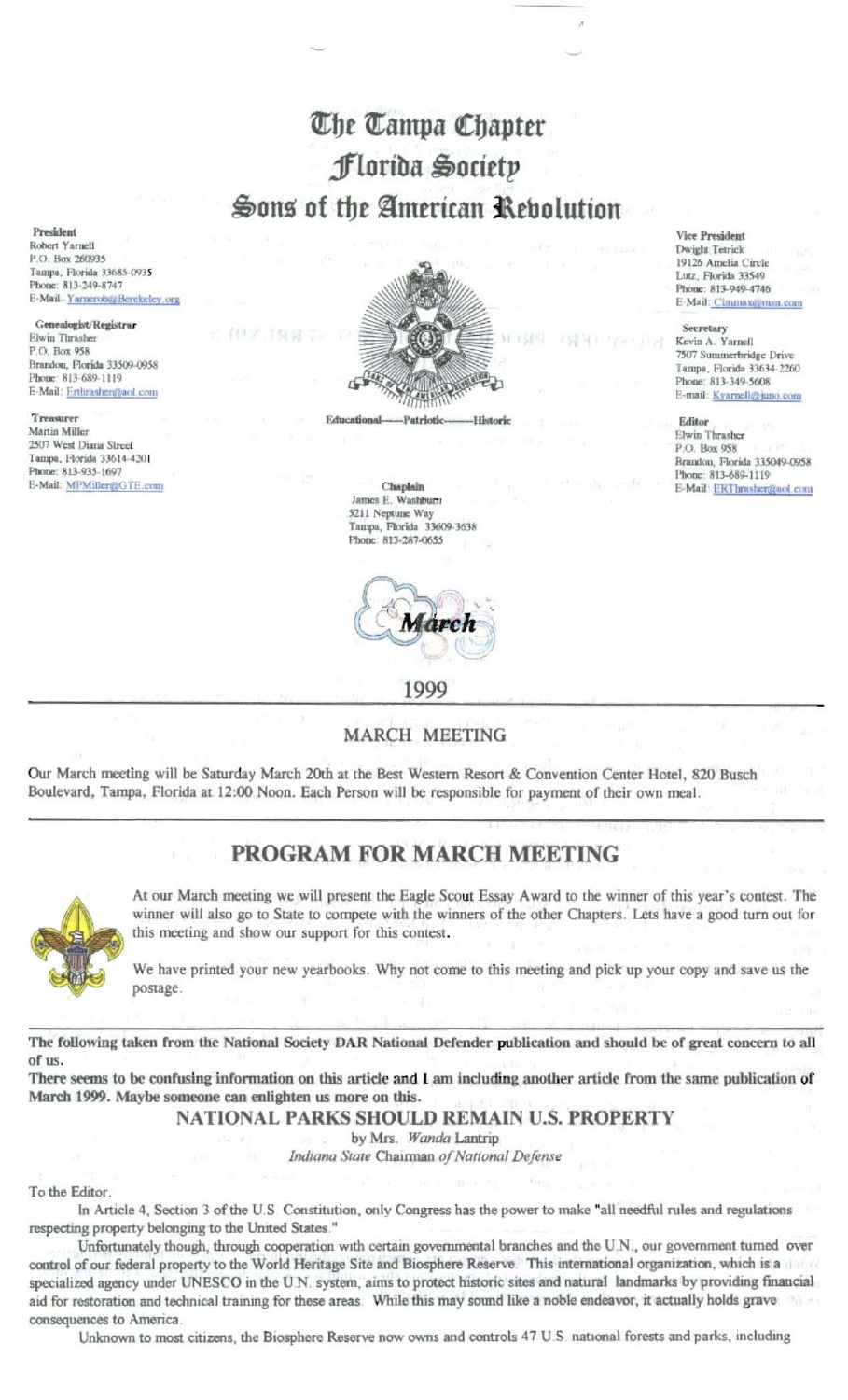Yellowstone and Death Valley National Park, which has been renamed Death Valley International Biosphere.

In essence, not only does the U.S. no longer own its federal lands, they no longer have control in managing said property. We, as American citizens, need to preserve the sovereignty of the lands owned by the by the U.S. and to preserve state sovereignty and private property rights in Adjacent non federal lands and this problem is addressed in the American Land Sovereignty Protection Act, (H.R. 901) which Is before Congress now. This bill will I require approval by Congress before any area within the United States is included in an international land reserve and would protect the property rights of neighboring rights of neighboring landowners...

Although the U.N. and certain branches of our government unlawfully broken Constitution and stripped our Federal lands, the American people need to support the American Land Sovereignty Protection Act so that we may insure that the U.N. does not Continue with its present agenda.

### **BIOSPHERE PROGRAM DOES NOT SURRENDER SOVEREIGNTY**

By Elizabetht Caffrey - a DAR Member - Asheville Citizen-Times

The Southern Appalachians is one of several hundred significant natural areas worldwide that have been designated Biosphere Reserve by UNESCO in a program designed to promote international cooperation in solving natural resource problems.

The network of Biosphere Reserves focuses on generating, sharing and applying information for sustainable development without restricting the use of land and water resources by participants.

Because the Appalachians lie northeast by southwest,, they formed an escape route for northern plants and animals during the Ice Age. These northern species still persist in the higher elevations, and in the valleys and gaps there are many microhabitats where relic populations have holed up and where new species have evolved. There are more than 400 endemic species here.

The climates and environments in the Southern include those from the state of Georgia to Newfoundland, also contribute to these mountains' great natural diversity.

Due to the steep slopes, the relative inaccessibility of many areas, Cited relatively recent, settlement', many places have never been fully exploited, and many species life histories are poorly understood.

Every year dozens of species not previously known to occur in North Carolina are reported. For example, no sooner had the North Carolina Museum of Natural Sciences compiled a list of 12,520 insect species thin the state's Natural Heritage Program added over 120 species of moths and butterflies from four small preserves.

The Natural Heritage Program believes that whole natural communities may be hidden in the less wellexplored mountain ranges; specifically, the shrub lands at high elevation peaks, ridges and exposed slopes known as heath bards.

The Southern Appalachian Biosphere Reserve includes the mountainous areas of Virginia, North Carolina, Tennessee, South Carolina, Alabama and Georgia.

There are five core areas In the reserve: the Great, Smoky Mountains National Park, Coweeta hydrological Laboratory, Oak Ridge National Environmental Research Park, Mount Mitchell State Park and Grandfather Mountain.

The Tennessee River Gorge, the Roan Mountain area and the Mount Rogers area also have applied for Inclusion In the reserve. There has been some concern that the United Nations may be gaining sovereignty over property in the United States through the biosphere program.

But designation as a reserve is strictly voluntary, and does not affect the prerogatives of owners or administrators of sites, nor does it affect the rights of private property owners.

Nevertheless, legislation has been Introduced in the U.S. House and Senate to end American participation in the Biosphere Reserve program. Under H.R. 901, "The American Land Sovereignty Protection Act," introduced by Rep. Dun Young, R-Ark., the 47 Biosphere Reserves presently recognized in the United States would be scrapped unless Congress reauthorized each site individually by 2001. The bill was approved by the House Resources Committee on June 25. A similar bill (S. 69) has been introduced in the Senate by Sen. Frank Murkowski, R-Ark. There also may be an amendment offered to the Department of the Interior 1998 budget bill to prohibit the National Park Service from spending any funds on Biosphere within their jurisdiction.

Rep. Charles Taylor is a co-sponsor of H.R. 901, he says, because he is "opposed to those that seek to protect natural resources by preventing any human use of them." An alternative Is H.R. 1801, sponsored by Rep. George Brown, which Increases public and congressional involvement in the Biosphere Reserve nomination process without eliminating the program.

While the above articles concerning the Biosphere group are somewhat confusing to me if a private land owner agrees and they find a rare species, under the endangered species laws they would not be able to use the land. I think the bills (S 69 & HR 901) being presented on this issue should be supported.